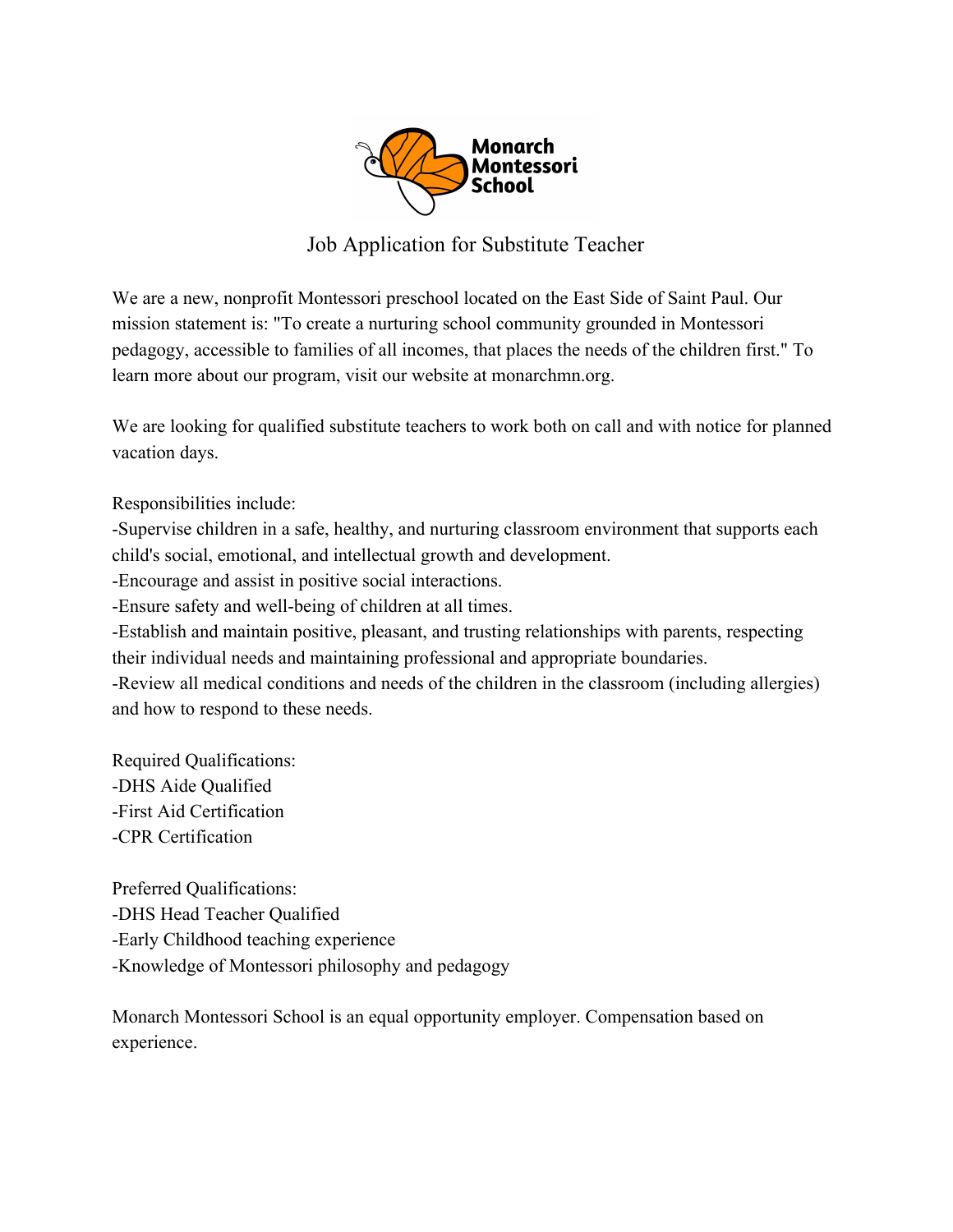Applicants please see CDC recommendations for child care centers during the COVID-19 pandemic:

https://www.cdc.gov/coronavirus/2019-ncov/community/schools-childcare/guidance-for-childcar e.html#Vulnerable. In adhering to recommendations from public health professionals, Monarch Montessori School provides PPE to staff and will limit the class size to 10 or fewer children for the duration of the pandemic.

If you have any questions, please reach out to Julia at  $\frac{\text{i} \text{u} \text{u} \cdot \text{u} \cdot \text{v}}{\text{u} \cdot \text{u} \cdot \text{u} \cdot \text{v}}$